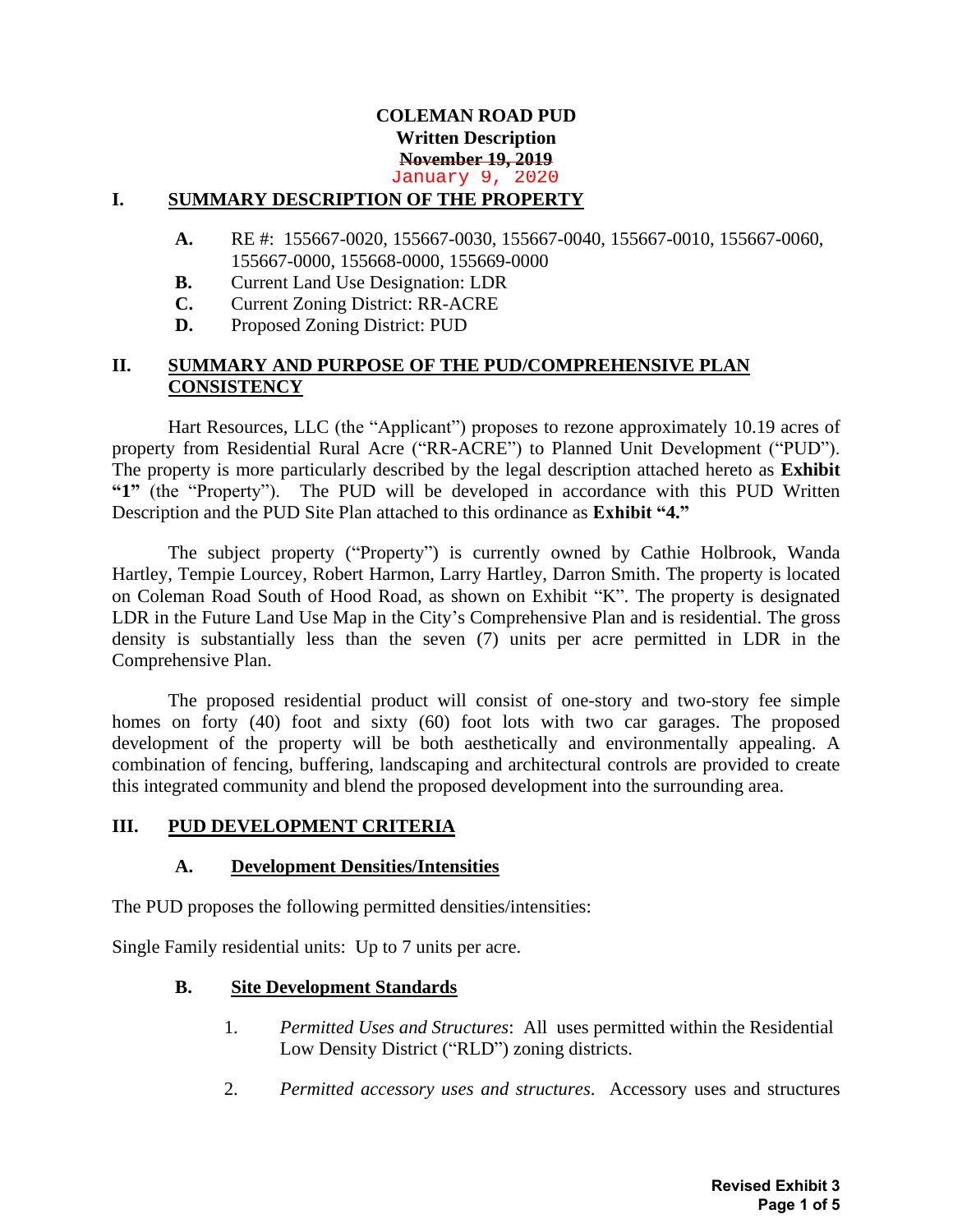are allowed as permitted in Section 656.403 of the Zoning Code.

- 3. *Minimum lot requirements Interior lots (width and area):*
	- a. Width  $-40$  feet
	- b. Area  $-4,000$  square feet
- 4. *Minimum lot requirements Perimeter lots (width and area):*
	- a. Width  $-60$  feet
	- b. Area  $-6,000$  square feet
- 5. *Maximum lot coverage by all buildings and structures: 5*0%
- 6. *Minimum yard requirements:*
	- a. Front  $-20$  feet
	- b. Side 3 feet for interior lots, 5 feet for perimeter lots
	- c.  $Rear 10$  feet
- 7. *Maximum height of structures:* 35 feet

### **IV. OVERALL DEVELOPMENT STANDARDS AND CRITERIA**

#### **A. Access**

Access will be provided through Coleman Road as shown on the PUD Site Plan. The access road as shown on the PUD Site Plan and other interior roads will be publicly owned. The location and design of all access points and interior access roads is conceptual and the final location and design of all access points and interior access roads is subject to the review and approval of the City Planning and Development Department.

### **B. Recreation/Open Space**

Recreation/open space requirements will be met by providing 435 square feet of active recreation area per dwelling unit or payment of a recreation and open space fee of \$250 per lot, or some combination thereof.

### **C. Landscaping/Landscaped Buffers**

Landscaping and tree protection shall be provided in accordance with the City of Jacksonville Ordinance Code, as of January 1, 2019, and Article 25 of the Charter of the City of Jacksonville.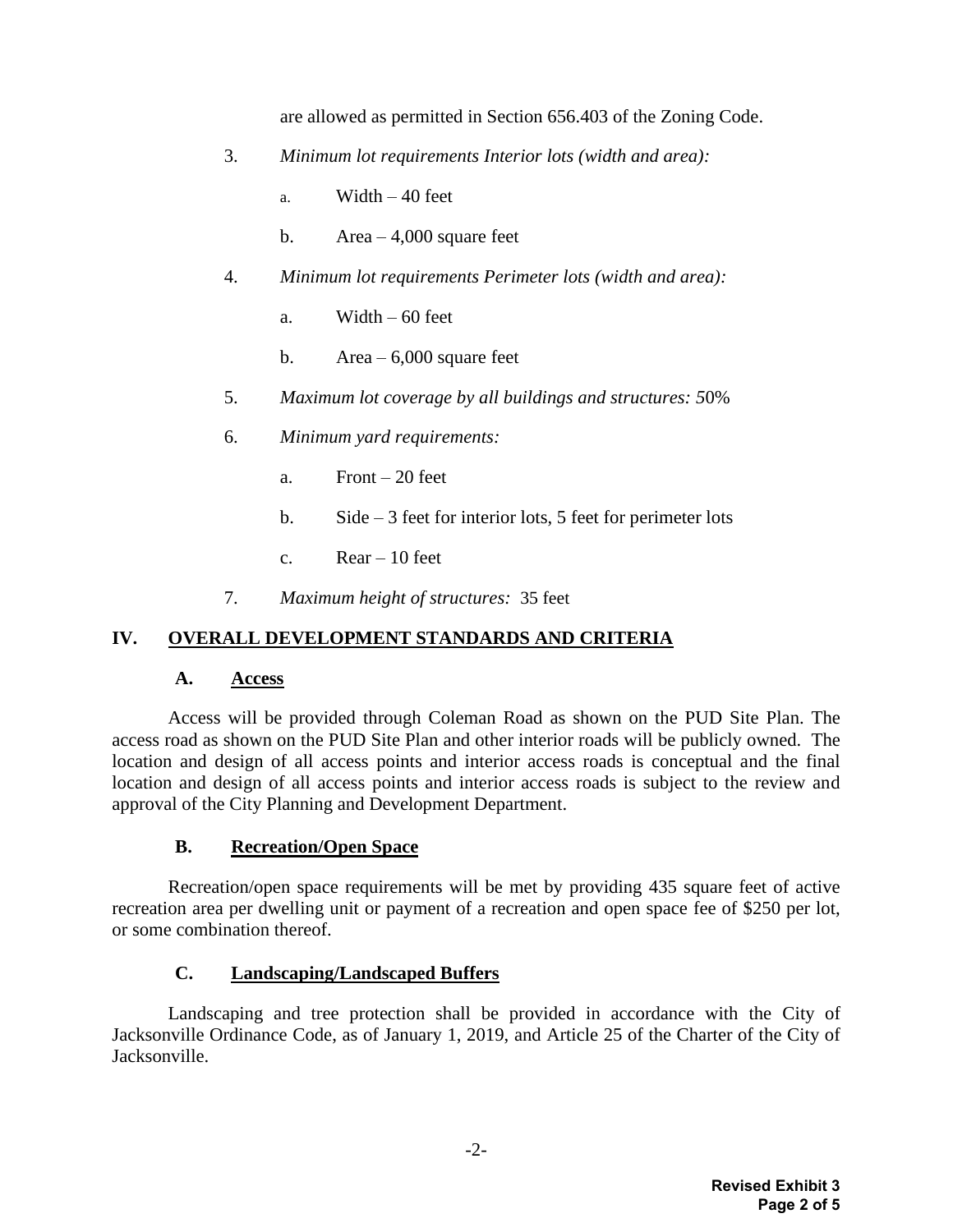## **D. Signage**

The applicant may construct up to two (2) permanent, single faced identity signs at the entrance to the subdivision on Coleman Road or one (1) permanent, double faced sign in the median of the entry road to the subdivision. Each sign shall not exceed twenty-four (24) square feet in area or twelve (12) feet in height. Real estate and construction signs shall also be allowed on each lot as provided for by Section 656.1306 and Section 656.1307 of the Zoning Code.

### **E. Construction offices/model units/real estate sales.**

On-site, temporary construction offices/model units/sales and leasing offices will be permitted. Real estate activities are permitted within model units. Associated parking for real estate activities is permitted adjacent to model units.

## **F. Parking and Loading Requirements**

Parking will be provided in accordance with Part 6 of the Zoning Code.

The PUD may provide for more parking than is required, should the owner or developer deem it necessary and appropriate.

## **G. Stormwater Retention**

Stormwater facilities will be constructed to serve the PUD in accordance with applicable regulations.

# **H. Utilities**

The Property is served by JEA.

# **I. Conceptual Site Plan**

The configuration of the development as depicted on the PUD Site Plan is conceptual and revisions to the PUD Site Plan, including the internal circulation, may be required as the proposed development proceeds through final engineering and site plan review, subject to the review and approval of the Planning and Development Department. The building locations and roadways shown on the PUD Site Plan are schematic and may change prior to development subject to the review and approval of the Planning and Development Department.

### **J. Phasing.**

Upon approval of the construction plans for the infrastructure improvements within the PUD, building permits for the construction of buildings within the PUD may be obtained prior to the recordation of the plat(s), if any.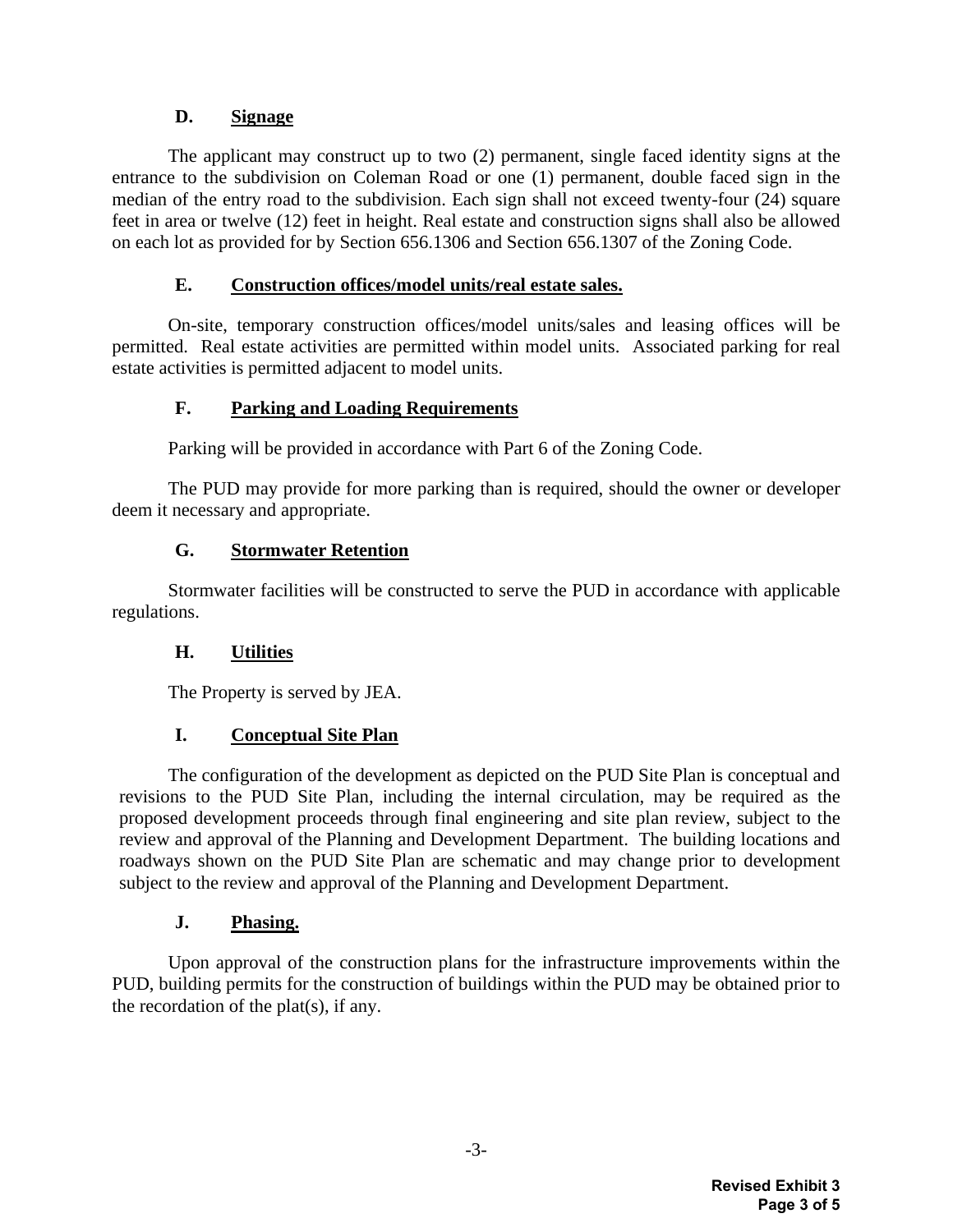# **K. Modifications**

Amendment to this approved PUD district may be accomplished through either an administrative modification, minor modification, or by filing an application for rezoning.

## **L. Architectural Review**

Prior to the construction of residential uses within the PUD, covenants and restrictions shall be recorded for the property which provides for architectural review of plans/elevations of home exteriors by an architectural review board and provide standards for such review, including requirements that (1) the façade (front) of each single family detached home must have at least two different finishes, one being primary finish and the secondary finish being an accent feature, (2) no panel siding can be used as the primary building product on the façade of any single family detached home. As part of verification of substantial compliance for the first residential use, such recorded covenants and restrictions will be submitted to the Planning and Development Department.

## **M. Justification for the PUD Rezoning**

The PUD allows for a unique housing product that will create diversity in the housing market. Due to the unique nature of the housing product, the proposed development cannot reasonably meet certain requirements of the Zoning Code and therefore requires a PUD.

# **N. PUD/Difference from Usual Application of Zoning Code**

The PUD differs from the usual application of the Zoning Code in the following respects: it binds the Applicant and successors to the PUD Written Description and PUD Conceptual Site Plan; it provides for site-specific design standards and criteria; and it permits a unique and creative approach to the planning and development of the Property. The differentiations set forth above relating to the PUD Written Description, PUD Site Plan, and access are not capable of being set forth in the table below, but are a result of the nature of the PUD rezoning. Differentiations from the Zoning Code that are capable of being specifically set forth are outlined in the table below.

| <b>Element</b>  | <b>Zoning Code</b>                                              | <b>Proposed PUD</b>                                                                                                    | <b>Reasoning</b>                                                                                                                                                                                                                                                                                                                                                                                                        |
|-----------------|-----------------------------------------------------------------|------------------------------------------------------------------------------------------------------------------------|-------------------------------------------------------------------------------------------------------------------------------------------------------------------------------------------------------------------------------------------------------------------------------------------------------------------------------------------------------------------------------------------------------------------------|
| <b>Lot Size</b> | For single family uses;<br>Zoning Code, RLD-40 or RLD-60        | For single family uses:<br>This PUD allows for both 40 foot lots and 60<br>foot lots                                   | By allowing this PUD to have two different<br>lot sizes, it allows the opportunity to provide<br>different size houses which will fit the<br>surrounding market.                                                                                                                                                                                                                                                        |
| Architecture    | The Zoning Code does not provide for<br>architectural controls. | This PUD allows for architectural review of<br>plans/elevations of home exteriors by an<br>architectural review board. | It provides standard requirements that $(1)$ the<br>façade of each single family detached home<br>must have at least two different finishes, one<br>being primary and the secondary finish being<br>an accent feature, $(2)$ no panel siding can be<br>used as primary building product on the<br>façade. This will provide a unique<br>development that will bring a diversity of<br>housing product to the community. |